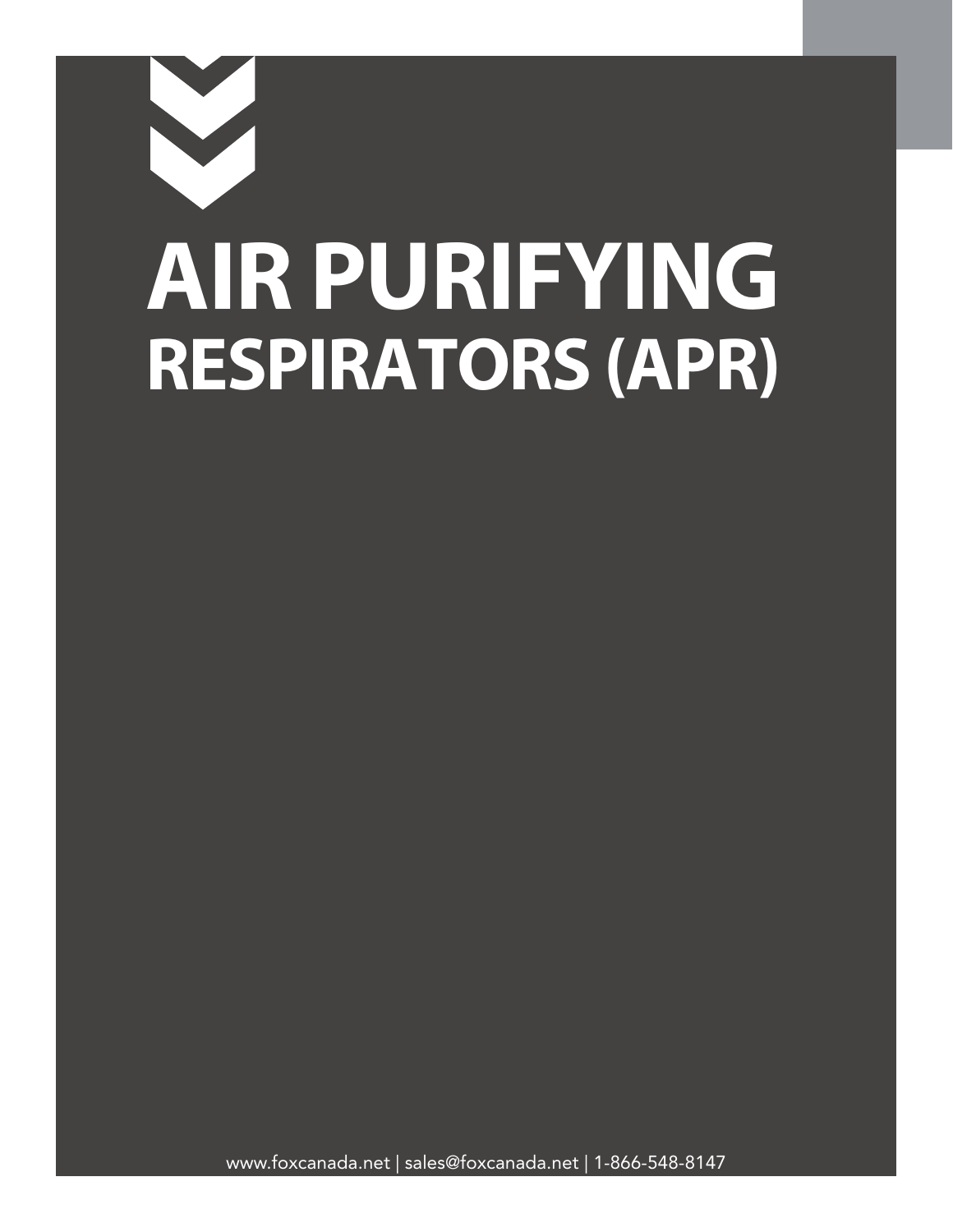# MSA Advantage® 900 Half-Mask Respirator





# **User Protection & Source Control with all the Benefits of Elastomeric Respirators**

The MSA Advantage 900 Half-Mask Respirator provides an innovative and secure respiratory solution for essential workers, first responders, and healthcare workers. With the elimination of an exhalation valve, the Advantage 900 Respirator achieves source control by filtering exhaled breath to help reduce the likelihood of contaminating the surrounding area. Compared to disposable filtering facepiece respirators, it offers a cost-effective and eco-friendly alternative. It also enables user protection up to P100 level, and the addition of a mechanical speaking diaphragm helps to improve communication between the wearer and others.

**The Advantage 900 Respirator is a suitable respiratory protection solution for essential workers, including those in:**









Fire Service, First Responder, & EMS



Other Essential Industries



# **User Protection & Source Control**

Up to P100 level user protection available. The elimination of the exhalation valve provides filtration of exhaled breath.



# **Clear Communication**

Mechanical speaking diaphragm helps clarify and amplify speech.



# **Comfortable Wear**

Rear clasp and drop-down head harness keeps straps away from users face.

# WE KNOW WHAT'S AT STAKE.